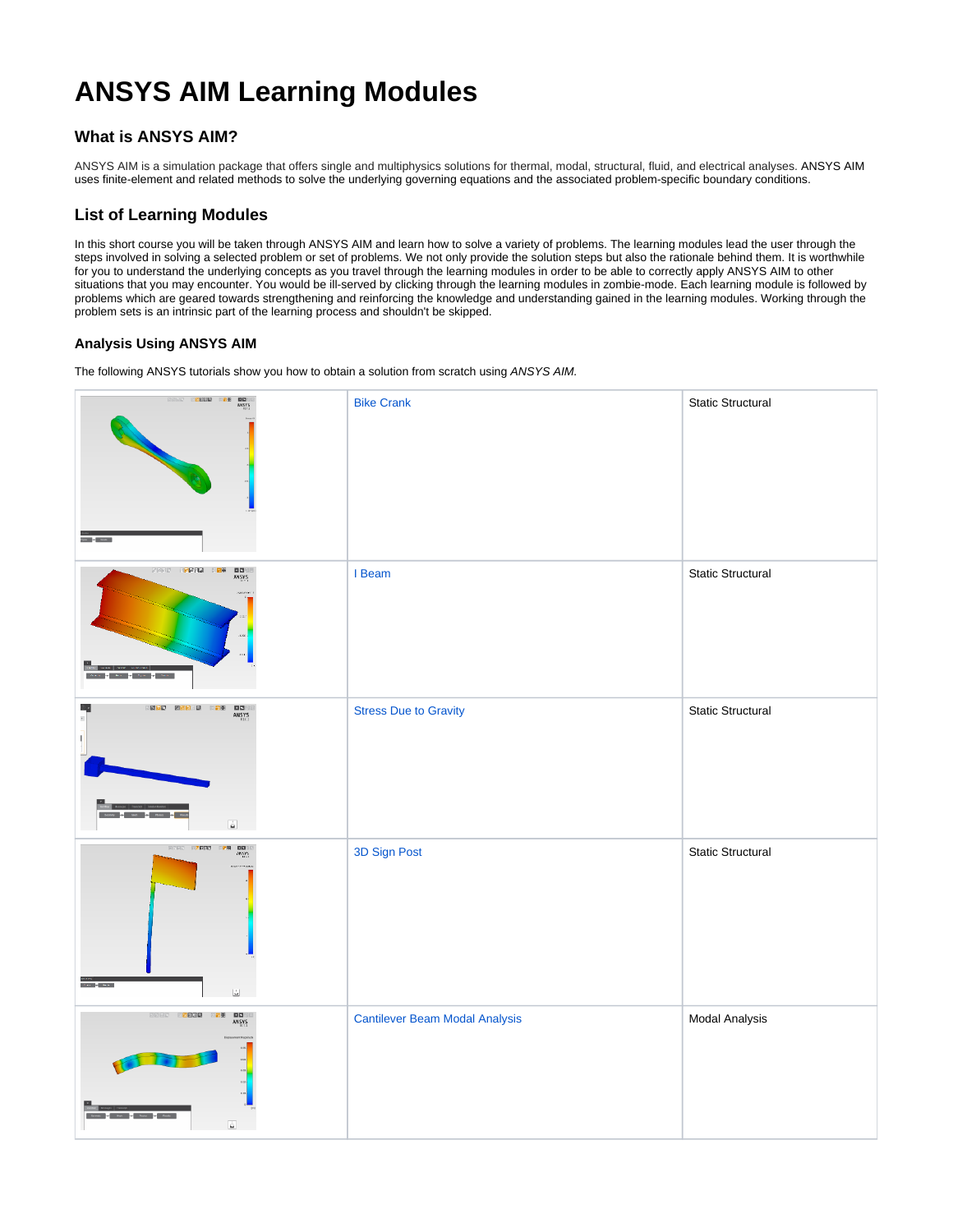| NORD SZEGE PRZ DOU:<br>ANSYS                                                                                                                                                                                                               | Modal Analysis of a Wing                 | Modal Analysis    |
|--------------------------------------------------------------------------------------------------------------------------------------------------------------------------------------------------------------------------------------------|------------------------------------------|-------------------|
| e <mark>enere die speke</mark> nde van die spekende van die spekende van die spekende van die spekende van die spekende van die spekende van die spekende van die spekende van die spekende van die spekende van die spekende van die spek | Satellite Modal Analysis                 | Modal Analysis    |
| e Noor p <mark>oe e r</mark> e h <mark>pe din</mark> :<br>An <u>sys</u><br>$\Box$                                                                                                                                                          | 3D Convection through an Electronics Box | <b>Fluid Flow</b> |
| ANSYS <sub>R18.1</sub>                                                                                                                                                                                                                     | Heat Conduction in a Bar                 | Thermal           |
| ANSYS <sub>R18.1</sub><br>Temperatur<br>304<br>300<br>100                                                                                                                                                                                  | Heat Conduction in a Hollow Cylinder     | Thermal           |
| $\mathsf{ANSYS}\xspace_{\mathsf{R18.1}}$<br>Displacement Magnitude<br>0.00<br>0.0015<br>0.001<br>0.0005                                                                                                                                    | Thermal Stresses in a Bar                | Thermal           |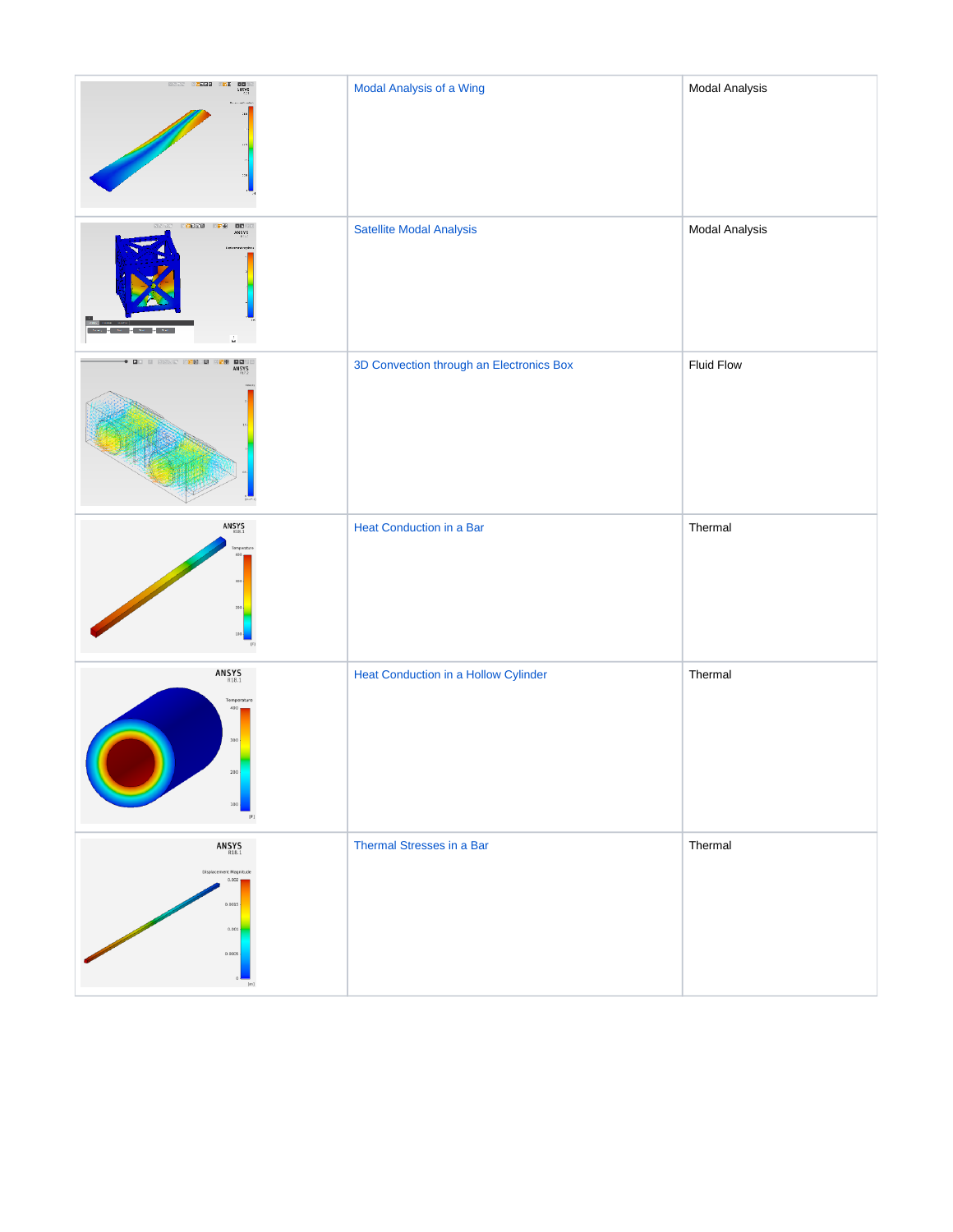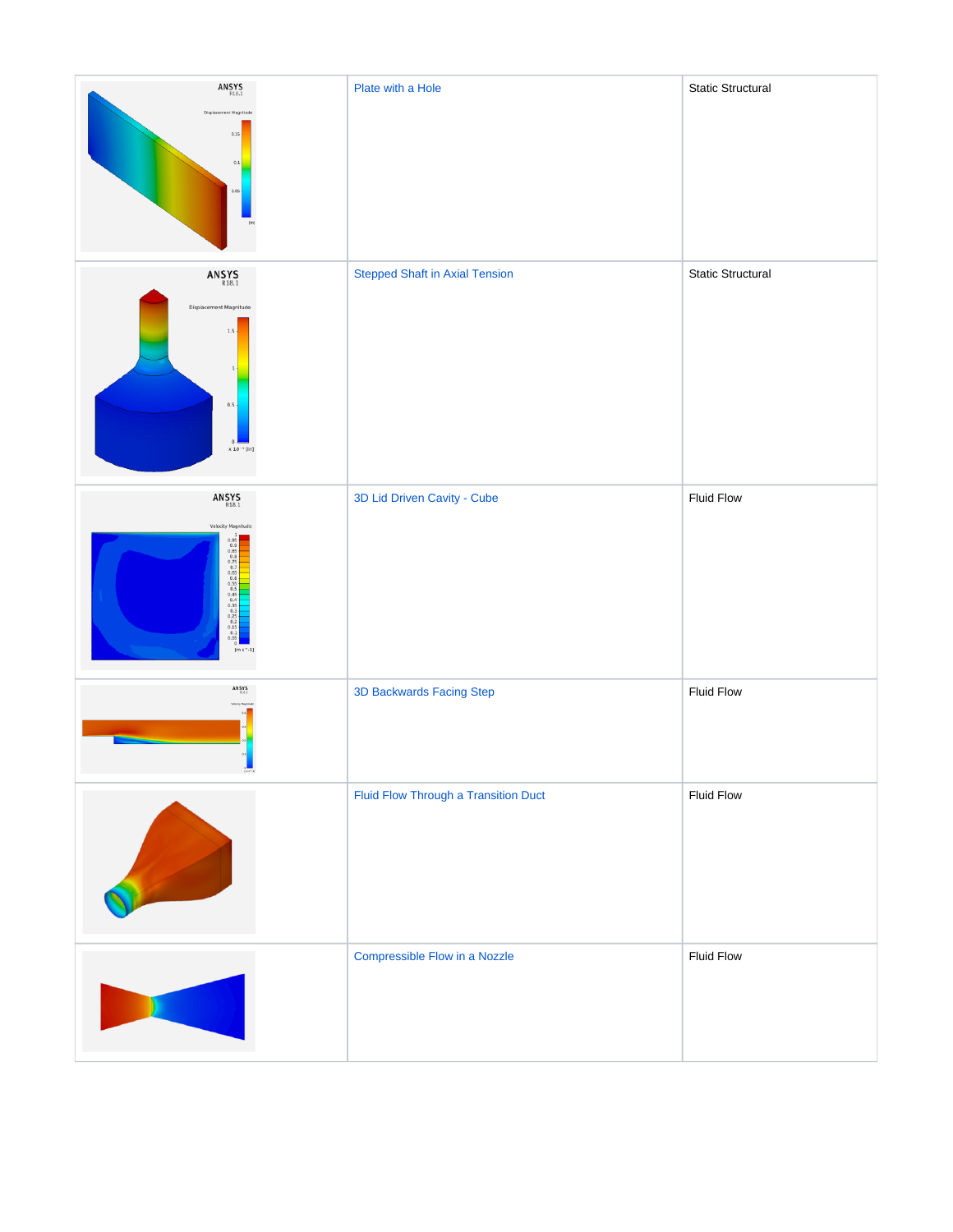|                                         | Compressible Flow Over an Airfoil              | Fluid Flow        |
|-----------------------------------------|------------------------------------------------|-------------------|
|                                         | Steady Flow over a Cylinder                    | Fluid Flow        |
|                                         | Taylor-Couette Flow between Rotating Cylinders | <b>Fluid Flow</b> |
| ANSYS <sub>R18.1</sub><br>$\frac{1}{2}$ | Flow Through U-Duct                            | Fluid Flow        |
|                                         | Flow Through an Aortic Aneurysm                | Fluid Flow        |
|                                         | Compressible Flow over a Wing-Body Junction    | Fluid Flow        |
|                                         | Fluid Flow over a Bluff Body                   | <b>Fluid Flow</b> |
|                                         | Flow in a S-Duct                               | Fluid Flow        |
|                                         | Flow over an Ahmed Body                        | Fluid Flow        |